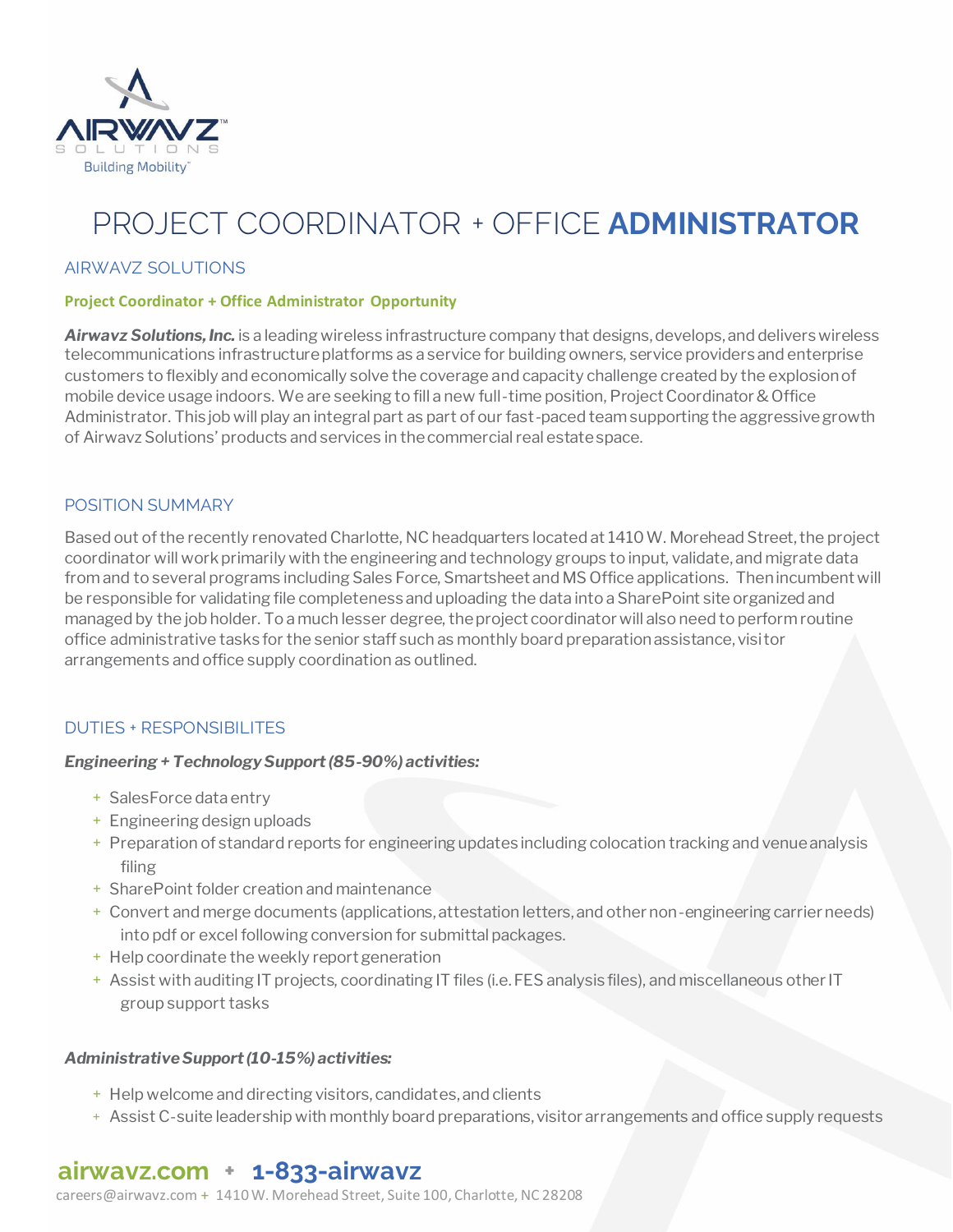

- + Receive deliveries and coordinate pick-ups
- + Act as a point of contact for office supply and office equipment maintenance
- + Perform other related duties as assigned

### REQUIRED SKILLS + ABILITIES

- + Strong verbal and written communication skills
- + Excellent interpersonal and customer service skills
- + Proficient in Microsoft Office Suite applications (Word, Excel and PowerPoint)
- + Experience working in SharePoint
- + Proficiency working in the Smartsheet platform
- + Excellent organizational skills and attention to detail
- + Basic understanding of clerical procedures and systems such as recordkeeping and filing

### REQUIRED EXPERIENCE + QUALIFICATIONS

- + Associates degree
- + 2-3 years of job-related experience in a professional work environment
- + This hybrid role, requires the job holder to work in office 3-4 days/week on average

### PREFERRED SKILLS + EXPERIENCE

- + Experience working in Salesforce or equivalent CRM software
- + Strong critical thinking, rooted in problem-solving
- + Demonstrated experience putting together PowerPoint presentations
- + Ability to work independently

### PHYSICAL REQUIREMENTS

- + Prolonged periods sitting at a desk and working on a computer.
- + Must be able to lift up to 15 pounds at times.

### **airwavz.com + 1-833-airwavz**

[careers@airwavz.com](about:blank) + 1410 W. Morehead Street, Suite 100, Charlotte, NC 28208